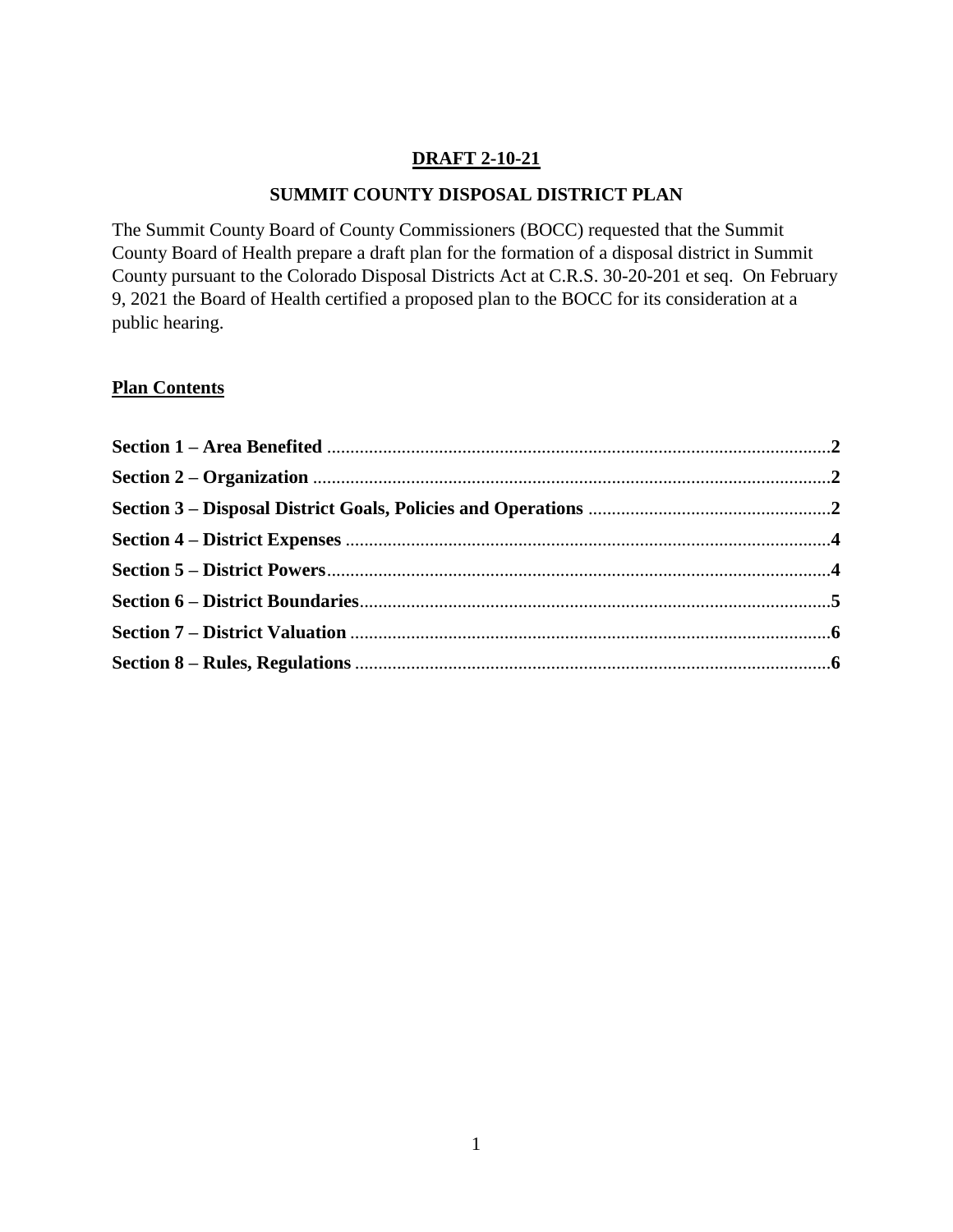### **Section 1 – Establishment of Disposal District; Area Benefited**

The Summit County Disposal District ("Disposal District") is hereby created pursuant to the Colorado Disposal Districts Act at C.R.S. 30-20-201 et seq., for the benefit of the residents of Summit County to facilitate the collection, management and disposal of solid waste, as such term is defined in Exhibit A, attached and incorporated herein, which term includes garbage, waste, recyclable materials and trash. Pursuant to Section 30-20-202, C.R.S., the Disposal District is established to exist in all of the unincorporated areas of Summit County. Provided, however, the Disposal District shall not include, without the written consent of the owner, any tract or parcel of real property used for manufacturing, mining, railroad, or industrial purposes which has a valuation in excess of \$25,000, together with the buildings, improvements, machinery, and equipment thereon. The Disposal District boundaries are depicted in Section 6 below.

# **Section 2 – Organization**

The position of Summit County Sanitation Engineer ("Sanitation Engineer") is established to supervise and manage the manner of collection and disposal of solid waste within the Disposal District. The initial Sanitation Engineer for the Disposal District shall be the SCRAP Director serving in an ex officio capacity in addition to his customary duties. The Sanitation Engineer and his designees shall be responsible for the overall administration and operations of the Disposal District, including but not limited to (a) the operational, maintenance, and personnel costs, and (b) the procurement and administration of contracts on behalf of the Disposal District with any firm, corporation, or individual to promote the goals, policies and objectives of the Disposal District.

### **Section 3 – Disposal District Goals and Policies**

# **Background - Current Solid Waste Management Practices**

The Summit County Resource Allocation Park (SCRAP) is a non-hazardous waste facility owned and operated by Summit County located at 639 Landfill Road, two miles north of Keystone, Colorado, 0.2 miles north of U.S. Highway 6. The SCRAP includes the Summit County Landfill, the only landfill in Summit County, as well as a materials recycling facility that accepts recyclable materials, household hazardous waste (HHW) and electronic waste. The SCRAP also operates a compost facility for the composting of wood waste and other compostable materials that produces Class III, STA-certified compost products.

Private solid waste haulers currently operate within Summit County for the collection of residential, commercialand industrialwaste. Recycling opportunities exist through (a) private curbside recycling, (b) recycling drop-off centers in Breckenridge, at the County Commons south of Frisco, and adjacent to Silverthorne next to the Blue River Ballfields, (c) at the SCRAP, and (d) glass drop-off locations available at various location throughout the towns and County.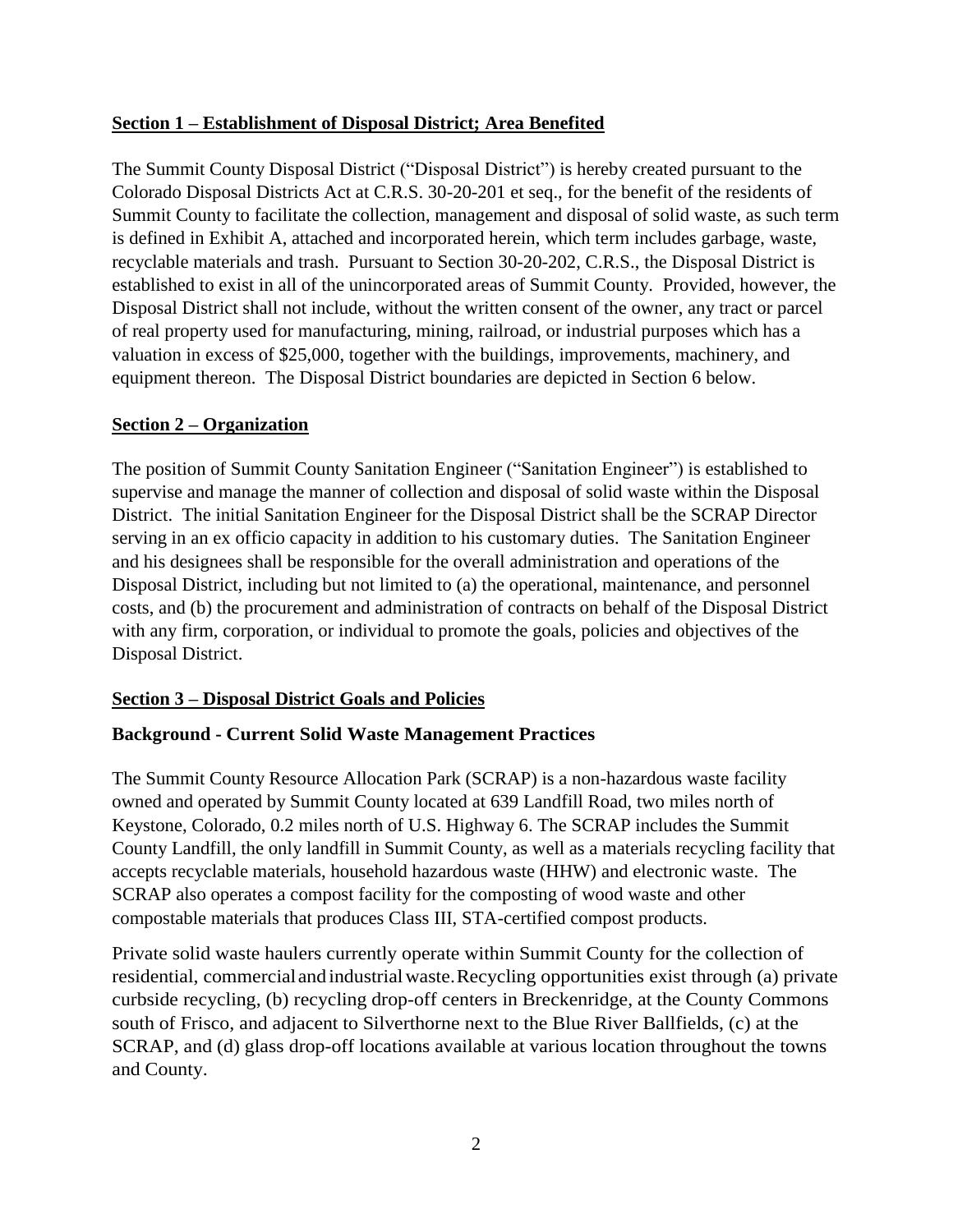The County operates a household hazardous waste program for the purpose of diverting HHW and electronic wastes, thereby reducing the amount of household hazardous waste in the waste stream and within the Summit County Landfill. Summit County, the towns and other public and private entities have also developed a variety of countywide source reduction, diversion, and household hazardous waste programs for residents, businesses and visitors in the towns and unincorporated areas.

The County has implemented the countywide Chipping Program which reduces the amount of green waste disposed in the Summit County Landfill and redirects other green waste to the SCRAP composting operations.

Through its agreements with the High County Conservation Center, the County funds various educational and awareness programs that serve to promote recycling, source reduction, and material reuse among the residents, visitors and businesses in Summit County.

### **Disposal District Program and Activities**

The Board of Health has historically regulated solid waste collection and disposal in the unincorporated area of Summit County by means of the County Public Health Plan solid waste rules and the Board of County Commissioners has enacted Summit County Ordinance 2(A) regarding the collection and hauling of solid waste as well as licensing of solid waste haulers. These rules and regulations will be supplemented by means of the Disposal District's additional, comprehensive authority regarding the collection and disposal of solid waste in Summit County. General operational and regulatory activities of the District may include the development and operation of public recycling facilities; the development, support or active management of volumetric or weight based waste collection systems; and other programs as described herein or as may be approved by the Board of County Commissioners.

Proposed Disposal District goals and policies are summarized in the attached Table 1 and expresses plans for integrating strategies aimedtoward providing for the safe collection and disposal of solid waste in an environmentally responsible and wildlife-friendly manner, as well as reducing, reusing, recycling, and diverting solid waste generated within Summit County. The goals are generally qualitative and will help guide the general direction of countywide integrated wastemanagement programs in the future. The policies are guidelines that delineate the types of specific actions that should be taken in order to realize the objectives and thus achieve the goals of the plan. The development of specific objectives to carry out the listed goals and policies will be the responsibility of the Disposal District and County in collaboration with other participating jurisdictions. The objectives will be more specific and measurable milestones that, as they are achieved, indicate progress toward the fulfillment of the goals.

Disposal District programs are intended and shall be designed to stimulate and support increased diversion by focusing on residential and commercial waste reduction; sharing of information and resources; communication, outreach, promotion, and education; multijurisdictional projects; and augmented services for the recycling, reuse, or proper disposal of materials. There are various other agencies and organizations whose rules, regulations,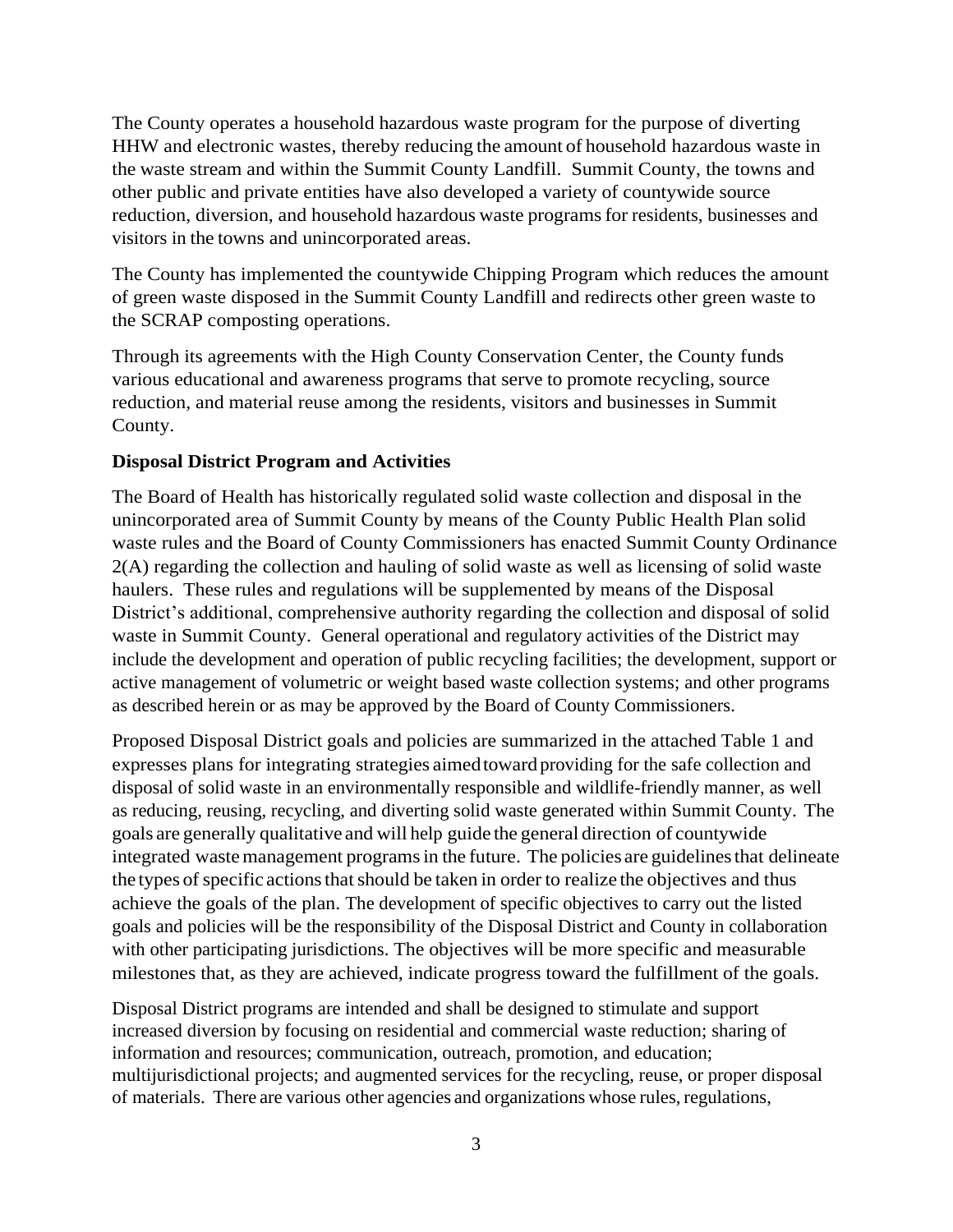policies, and guidelines affect how solid waste is managed in the County. The Disposal District's efforts should be implemented in coordination with these local, regional, state, and federal governmental agencies as well as special districts, nonprofit organizations, and the private sector as outlined in Table 1. In addition, the County's existing solid waste management objectives and plans are currently incorporated into a variety of documents generated by various divisions of County Government and other entities. The development of a comprehensive, integrated solid waste disposal plan in Summit County is desired and should be pursued.

#### **Section 4 - District Expenses**

The Sanitation Engineer, his designees and representatives shall annually propose a budget in accordance with the Local Government Budget Law defining the sources and uses of funds necessary for the operation of the Disposal District. The expenses associated with the operations of the District shall be initially borne by and accounted for through the Summit County Solid Waste Fund. The Disposal District may pursue additional funding within or without the Solid Waste Fund, as authorized by the Board of County Commissioners in its discretion as provided by law. As a result, the initial expenses and proposed budget of the Disposal District will be limited. A budget of \$5,000.00 is proposed for the remainder of budget year 2021 for the purpose of initial coordination of activities, evaluation of consolidated or coordinated functions and programs, out of pocket expenses relating to the further development and implementation of the policies, plans and objectives as well as any associated rules and regulations.

#### **Section 5 – District Powers**

The Disposal District shall have all powers provided by law including but not limited to the Disposal Districts Act at C.R.S. 30-20-201, et seq. and the following:

- (A)The Disposal District may enter into and execute contracts on behalf of the Disposal District.
- (B) The Disposal District may by lease, contract, or otherwise provide or acquire real property or equipment to promote the policies, plans and objectives of the Disposal District.
- (C) The Disposal District may promulgate and adopt on behalf of the Disposal District such schedules, rules, or regulations as may be necessary for the orderly collection of solid waste from the district and for the maintenance and operation of facilities for the satisfactory disposal of solid waste, which, when so adopted, may be administered and enforced by the County or Summit County Public Health Agency, as the case may be.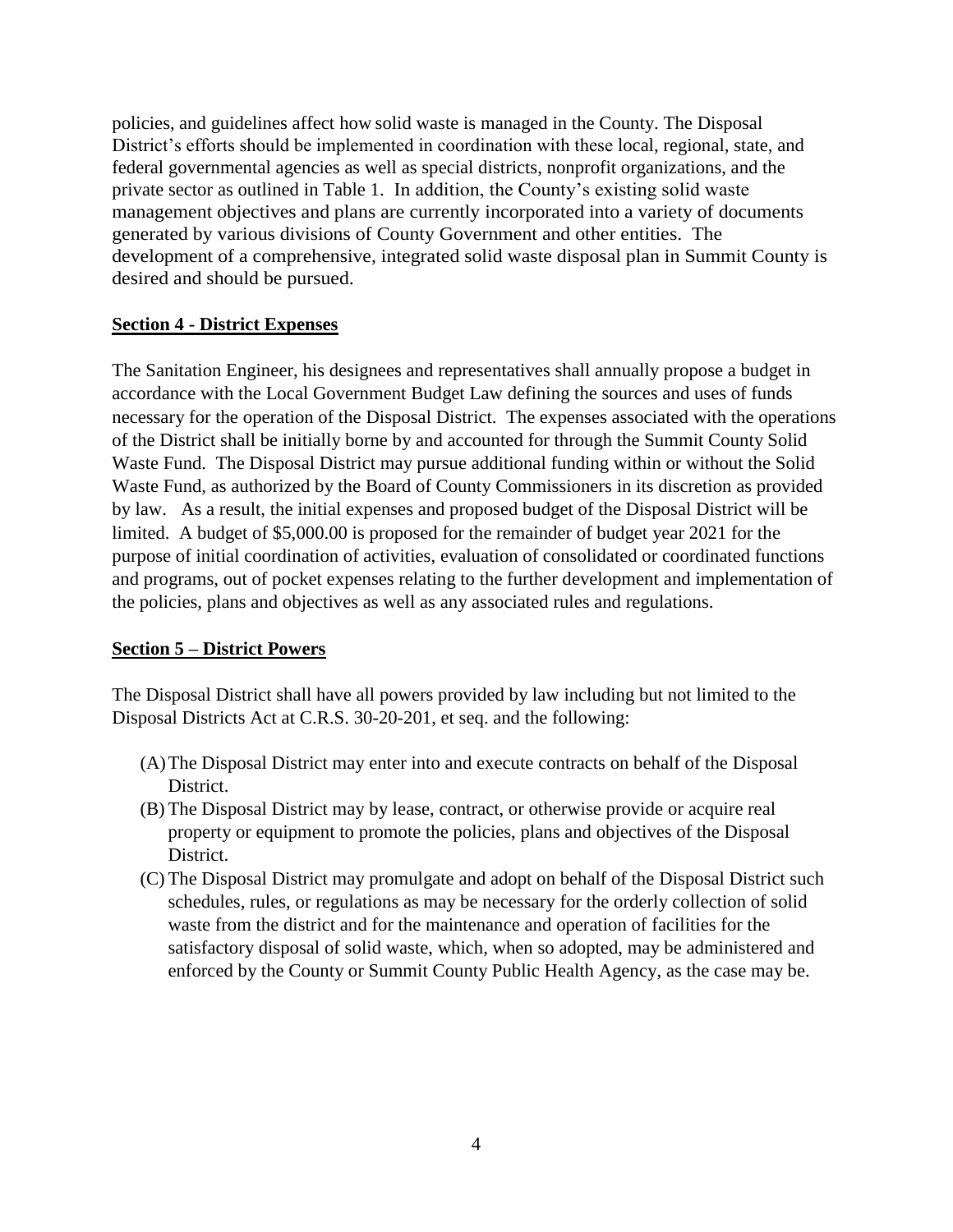# **Section 6 – Disposal District Boundaries**

The Disposal District shall encompass the whole of Summit County with the exception of any incorporated town and those manufacturing, mining, railroad, or industrial properties excluded by law as provided for in Section 1 above. The initial Disposal District boundaries are pictorially defined below.



The excluded parcels are outlined in red, municipalities in rose, and federal lands in green.